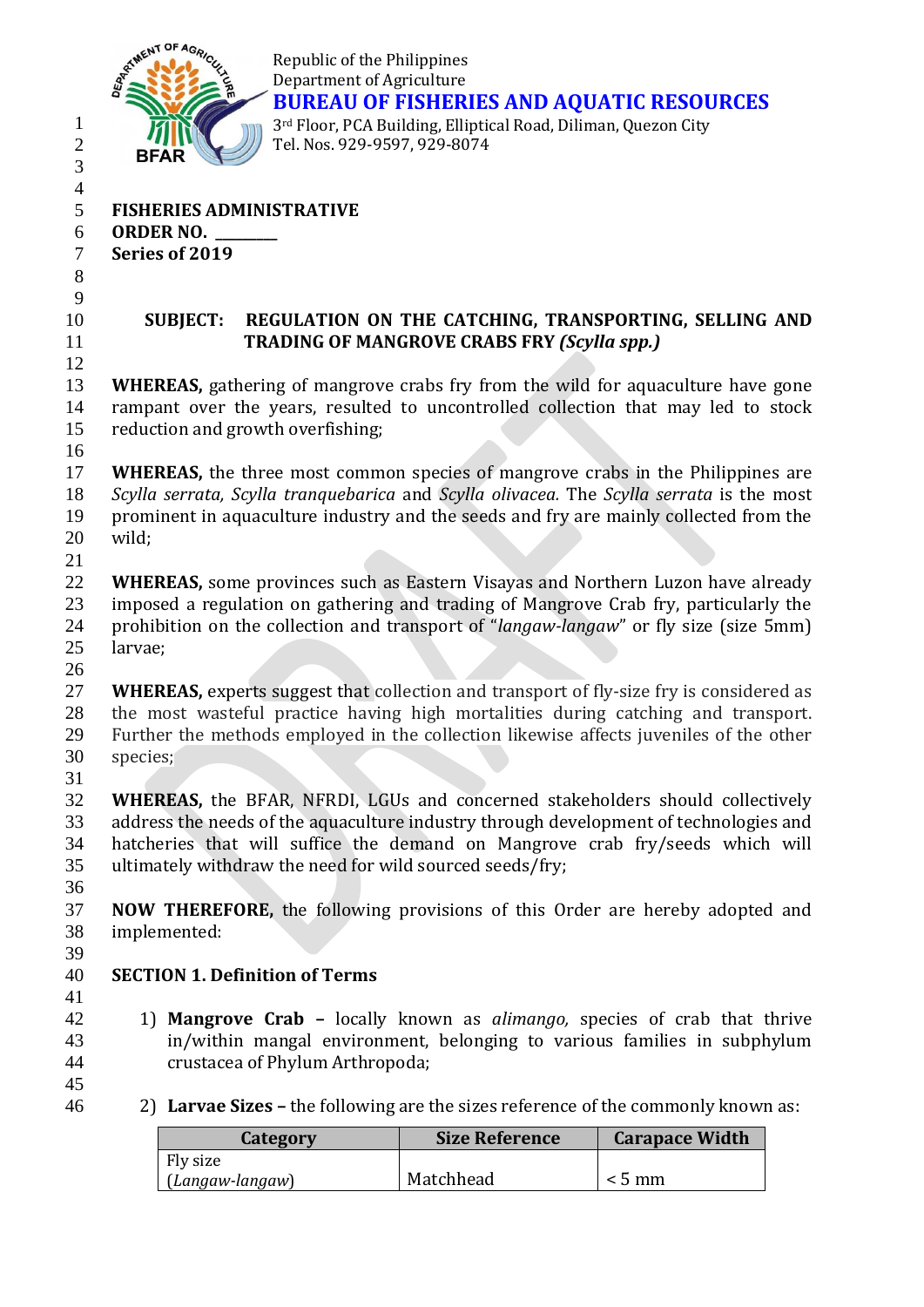| 47       |                                                                         | <b>TX</b>                                                                                     | 5 cent coin  | $\leq 15$ mm                                                                  |  |  |  |  |  |
|----------|-------------------------------------------------------------------------|-----------------------------------------------------------------------------------------------|--------------|-------------------------------------------------------------------------------|--|--|--|--|--|
| 48       |                                                                         | Triple                                                                                        | 25 cent coin | $\leq$ 20 mm                                                                  |  |  |  |  |  |
| 49       |                                                                         | Double                                                                                        | 1 Peso coin  | $< 25$ mm                                                                     |  |  |  |  |  |
| 50       |                                                                         | Single                                                                                        | 5 Peso coin  | $<$ 30 mm                                                                     |  |  |  |  |  |
| 51       |                                                                         | <b>Big</b>                                                                                    | Matchbox     | $= 75$ mm                                                                     |  |  |  |  |  |
| 52       |                                                                         |                                                                                               |              |                                                                               |  |  |  |  |  |
| 53       |                                                                         | 3) Growth overfishing - is a form of biological overfishing where fish are caught             |              |                                                                               |  |  |  |  |  |
| 54       |                                                                         | when they immature or are harvested before their growth potential is fully                    |              |                                                                               |  |  |  |  |  |
| 55       |                                                                         | reached that prevents the fishery to produce its maximum yield.                               |              |                                                                               |  |  |  |  |  |
| 56       |                                                                         |                                                                                               |              |                                                                               |  |  |  |  |  |
| 57       |                                                                         | 4) Length at first maturity $(L_m/L_{50})$ - length at maturity, defined as minimal size      |              |                                                                               |  |  |  |  |  |
| 58       |                                                                         | attained at maturity or the size at which 50% of the fish at that size are mature             |              |                                                                               |  |  |  |  |  |
| 59       |                                                                         |                                                                                               |              |                                                                               |  |  |  |  |  |
| 60       |                                                                         | 5) Juvenile mangrove crab - size of the species that is less than the Length at first         |              |                                                                               |  |  |  |  |  |
| 61       |                                                                         | maturity (Lm/L50).                                                                            |              |                                                                               |  |  |  |  |  |
| 62<br>63 |                                                                         | 6) Carapace Width - the measurement of the width of the carapace or the "shell"               |              |                                                                               |  |  |  |  |  |
| 64       |                                                                         | on the back of the crab from side-to-side at the tip of the longest spine (see                |              |                                                                               |  |  |  |  |  |
| 65       |                                                                         | figure below).                                                                                |              |                                                                               |  |  |  |  |  |
| 66       |                                                                         |                                                                                               |              |                                                                               |  |  |  |  |  |
| 67       |                                                                         | SECTION 2. Registration of Mangrove crab seed/fry gatherers, consolidators,                   |              |                                                                               |  |  |  |  |  |
| 68       |                                                                         | traders and growers.                                                                          |              |                                                                               |  |  |  |  |  |
| 69       |                                                                         |                                                                                               |              |                                                                               |  |  |  |  |  |
| 70       |                                                                         | a. The LGU through the MAO/CAO in consultation with the Fisheries and                         |              |                                                                               |  |  |  |  |  |
| 71       |                                                                         |                                                                                               |              | Aquatic Resource Management Council (FARMCs), shall maintain a Registry       |  |  |  |  |  |
| 72       |                                                                         | of Mangrove Crabs gatherers, consolidators, traders and growers.                              |              |                                                                               |  |  |  |  |  |
| 73       |                                                                         | b. Such Registry shall be updated annually or as may be necessary, and shall be               |              |                                                                               |  |  |  |  |  |
| 74       |                                                                         | posted in Barangay Hall or other strategic locations where it shall be open to                |              |                                                                               |  |  |  |  |  |
| 75       |                                                                         |                                                                                               |              | public inspection, and for the purpose of validating the correctness and      |  |  |  |  |  |
| 76       | completeness of the list.                                               |                                                                                               |              |                                                                               |  |  |  |  |  |
| 77       |                                                                         | c. Registered consolidators, traders and growers shall only buy/collect                       |              |                                                                               |  |  |  |  |  |
| 78       | Mangrove crabs from gatherers Registered under Fish-R and with license/ |                                                                                               |              |                                                                               |  |  |  |  |  |
| 79       |                                                                         | permit from the LGU.                                                                          |              |                                                                               |  |  |  |  |  |
| 80       |                                                                         |                                                                                               |              |                                                                               |  |  |  |  |  |
| 81       |                                                                         | <b>SECTION 3. Prohibition.</b> It shall be unlawful for any person, association, cooperative, |              |                                                                               |  |  |  |  |  |
| 82       |                                                                         |                                                                                               |              | partnership or corporation to catch, transport, trade and sell juvenile       |  |  |  |  |  |
| 83       |                                                                         |                                                                                               |              | mangrove crabs from the wild less than the Length at first maturity (Lm) as   |  |  |  |  |  |
| 84<br>85 |                                                                         | prescribed in Table 1 of this Order;                                                          |              |                                                                               |  |  |  |  |  |
| 86       |                                                                         |                                                                                               |              | Further, it shall also be unlawful to catch, transport, trade and sell gravid |  |  |  |  |  |
| 87       |                                                                         | mangrove crabs caught from the wild.                                                          |              |                                                                               |  |  |  |  |  |
| 88       |                                                                         |                                                                                               |              |                                                                               |  |  |  |  |  |
| 89       |                                                                         |                                                                                               |              | Furthermore, the Exportation of breeders, spawners, eggs or fry as            |  |  |  |  |  |
| 90       |                                                                         |                                                                                               |              | prohibited as per provisions of Section 104 of the Amended Fisheries Law.     |  |  |  |  |  |
| 91       |                                                                         |                                                                                               |              |                                                                               |  |  |  |  |  |
| 92       |                                                                         | <b>SECTION 4. Exemptions.</b> The collection, transporting, selling and trading of match-box  |              |                                                                               |  |  |  |  |  |
| 93       |                                                                         |                                                                                               |              | size mangrove crab fry or equivalent to 75mm Carapace Width (CW) from         |  |  |  |  |  |
| 94       |                                                                         |                                                                                               |              | wild are allowed under following conditions, pending the development of       |  |  |  |  |  |
| 95       |                                                                         | hatcheries to suffice the need for aquaculture:                                               |              |                                                                               |  |  |  |  |  |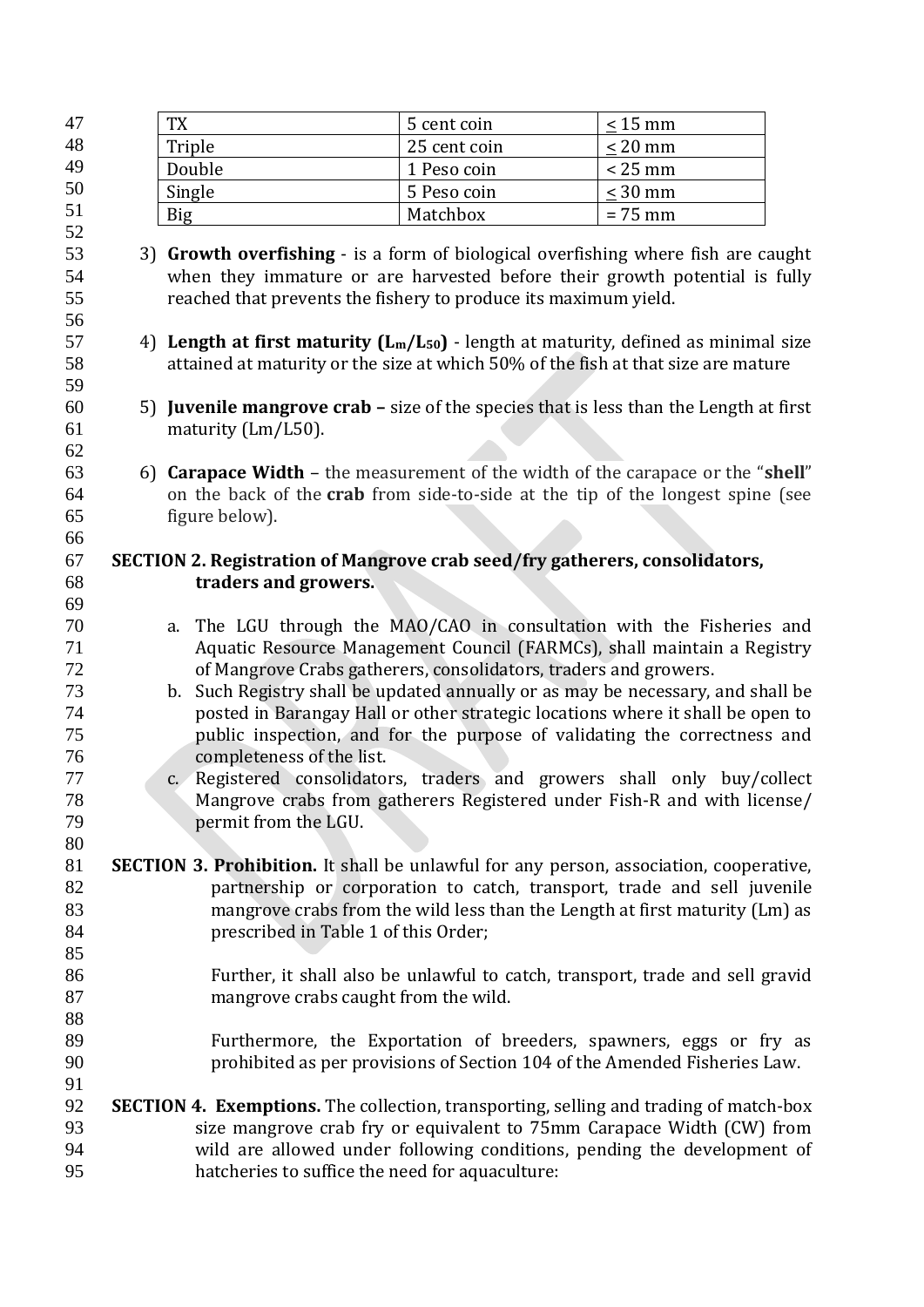a. The catching, transporting, selling and trading of live matchbox size fry (75mm CW) of mangrove crabs for local aquaculture purposes are allowed provided that growers and collectors should be registered/licensed/permitted and certified by the Local Government Unit. Further, the transport and trading of mangrove crab fry for aquaculture purposes should be accompanied by Local Transport Permit. Furthermore, the LGU through MAO/CAO in consultation with the Fisheries and Aquatic Resources Management Council shall maintain a Registry of consolidators, gatherers, buyers and traders pursuant to Rule 19.1 and 19.3 of Amended Fisheries Code. The fishing gears and methods of collection are allowed and in compliance with the guidelines provided by the appropriate Fisheries Administrative Order as per Rule 86.2 of the Amended Fisheries Law. b. Collection of mangrove fry for research and academic purposes is allowed provided Permits to Conduct Research are secured in compliance with the Fisheries Administrative Order No. 233 Series of 2010. The Secretary of Agriculture through the BFAR Director may grant an exemption or special **permit to collect mangrove fry to support the development of its hatchery**  technology. c. Transporting, selling and trading of hatchery-bred or captive-bred mangrove 118 crab fry are allowed. **SECTION 5. Penal Clause.** Violation of this Order shall subject the offender to a fine of One hundred thousand pesos (P100,000.00) to Five million pesos (P5,000,000.00), depending on the socioeconomic impact and seriousness of the violation, volume and value of the fisheries product, damage to the environment due to the violation, and the habituality of the offender, in accordance with Sec 128 of the amended Fisheries Law. In case of exportation of breeders, spawners, eggs or fry, the offender shall be punished, upon conviction by a court of law, of eight (8) to ten (10) years imprisonment, in accordance with Section 104 of the Amended Fisheries Law. **SECTION 6. Repealing clause.** All Orders, rules and regulations inconsistent with this Order shall be deemed revoked. **SECTION 7. Separability Clause.** If any portion or provision of this Order is declared unconstitutional or invalid, the other sections or provisions thereof which are not affected thereby shall continue to be in full force and effect. **SECTION 8. Effectivity.** This Order shall fake effect fifteen (15) days after its 143 publication in the official gazette and/or in two (2) newspapers of general circulation**.**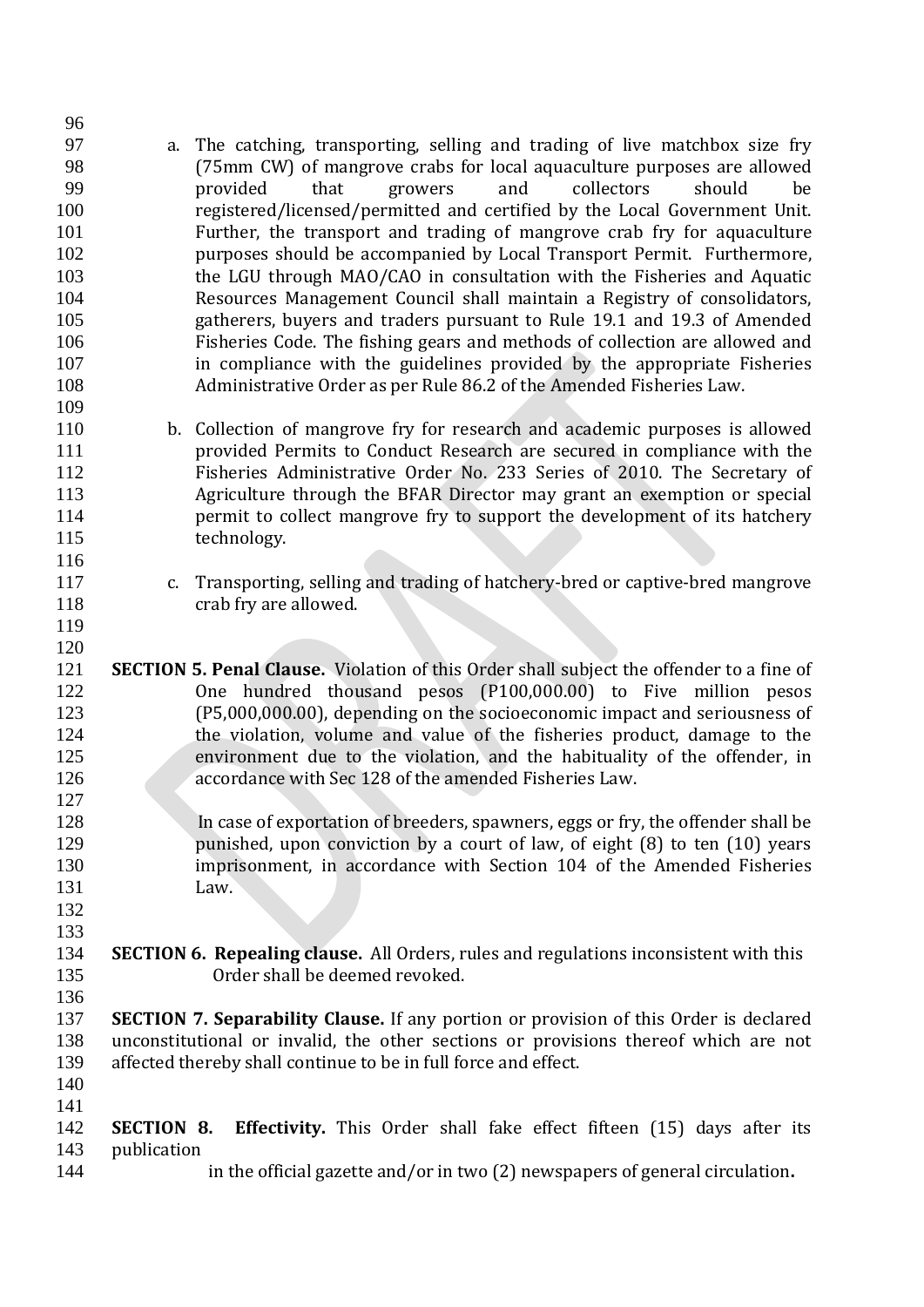- 
- Issued this \_\_\_\_ day of \_\_\_\_\_, 2019 at Quezon City, Metro Manila, Philippines
- 
- Recommending Approval:
- 
- 

## **EDUARDO B. GONGONA**

- Undersecretary of Fisheries, DA
- Director, Bureau of Fisheries & Aquatic Resources
- 
- 
- 
- 
- 

## Approved:

 **EMMANUEL F. PIÑOL**  159 Secretary Department of Agriculture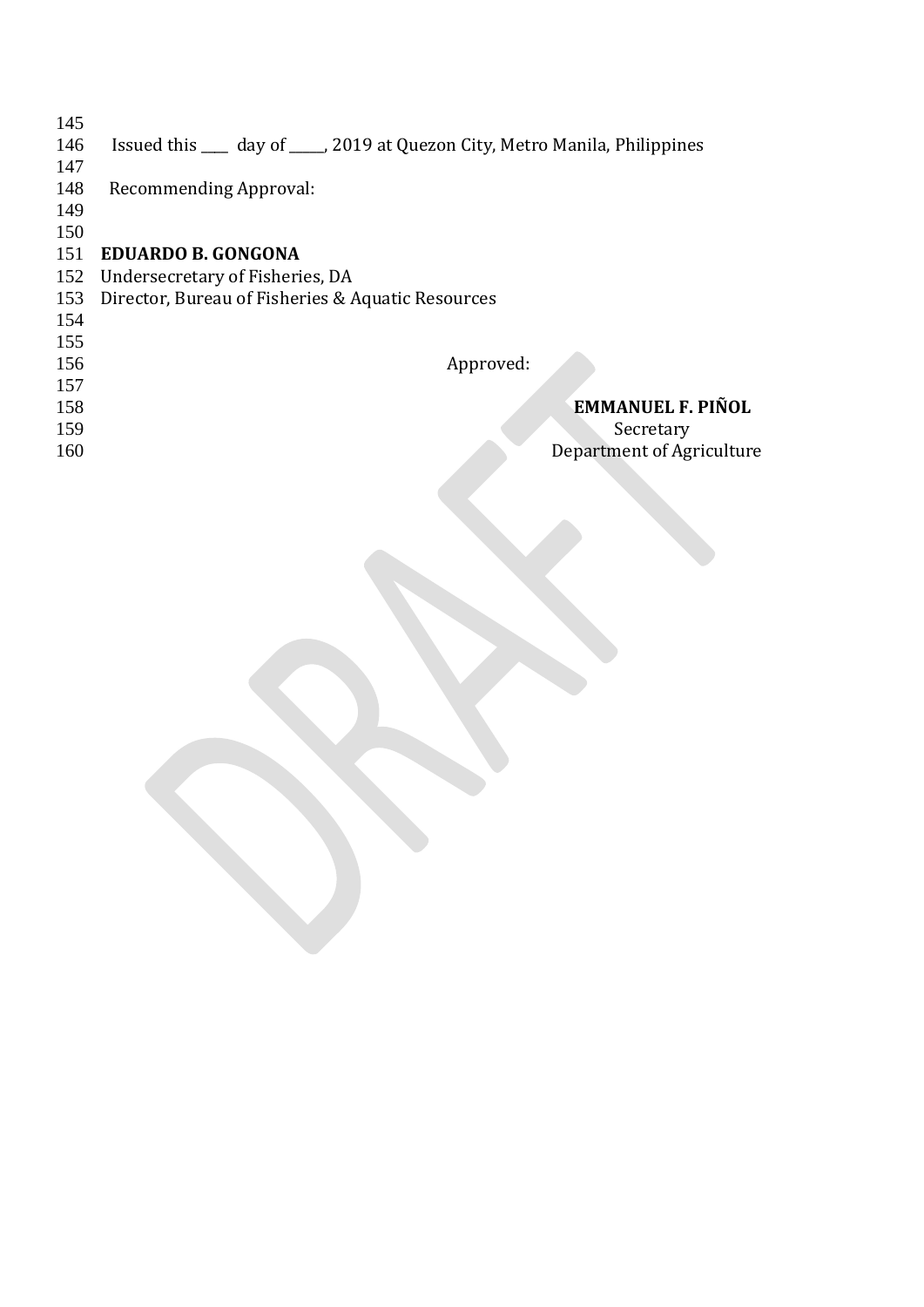|                         |  | <b>Species</b>       | <b>Common Name</b>         | $Lm$ (cm)<br>(CW)         | Length max<br>$(cm)$ $(CW)$ | Reference                                                                 |  |  |
|-------------------------|--|----------------------|----------------------------|---------------------------|-----------------------------|---------------------------------------------------------------------------|--|--|
| $\boldsymbol{1}$        |  | Scylla serrata       | Indo-Pacific swamp<br>crab | Male: 9-11<br>Female: 7.7 | 28 cm (CW)                  | Sealifebase<br>I. Knuckey, 1996                                           |  |  |
| $\boldsymbol{2}$        |  |                      |                            |                           |                             |                                                                           |  |  |
|                         |  | Scylla olivacea      | orange mud crab            | Female: 9.4               | 18 cm (CW)                  | Sealifebase<br>S. Koolkalya, T.<br>Thapanand, S.<br>Tunkijjanujij         |  |  |
| $\overline{\mathbf{3}}$ |  | Scylla tranquebarica | Purple mud crab            | Male: 11                  | 20 cm (CW)                  | Sealifebase                                                               |  |  |
|                         |  |                      |                            | Female: 10                |                             | Naik, S. D., Sonawane, S.<br>S., Pawar, A. S., &<br>Hotekar, S. P. (2015) |  |  |
|                         |  |                      |                            |                           |                             |                                                                           |  |  |

**Table 1.** List of Mangrove Crabs species and their corresponding Length at first maturity (Lm)